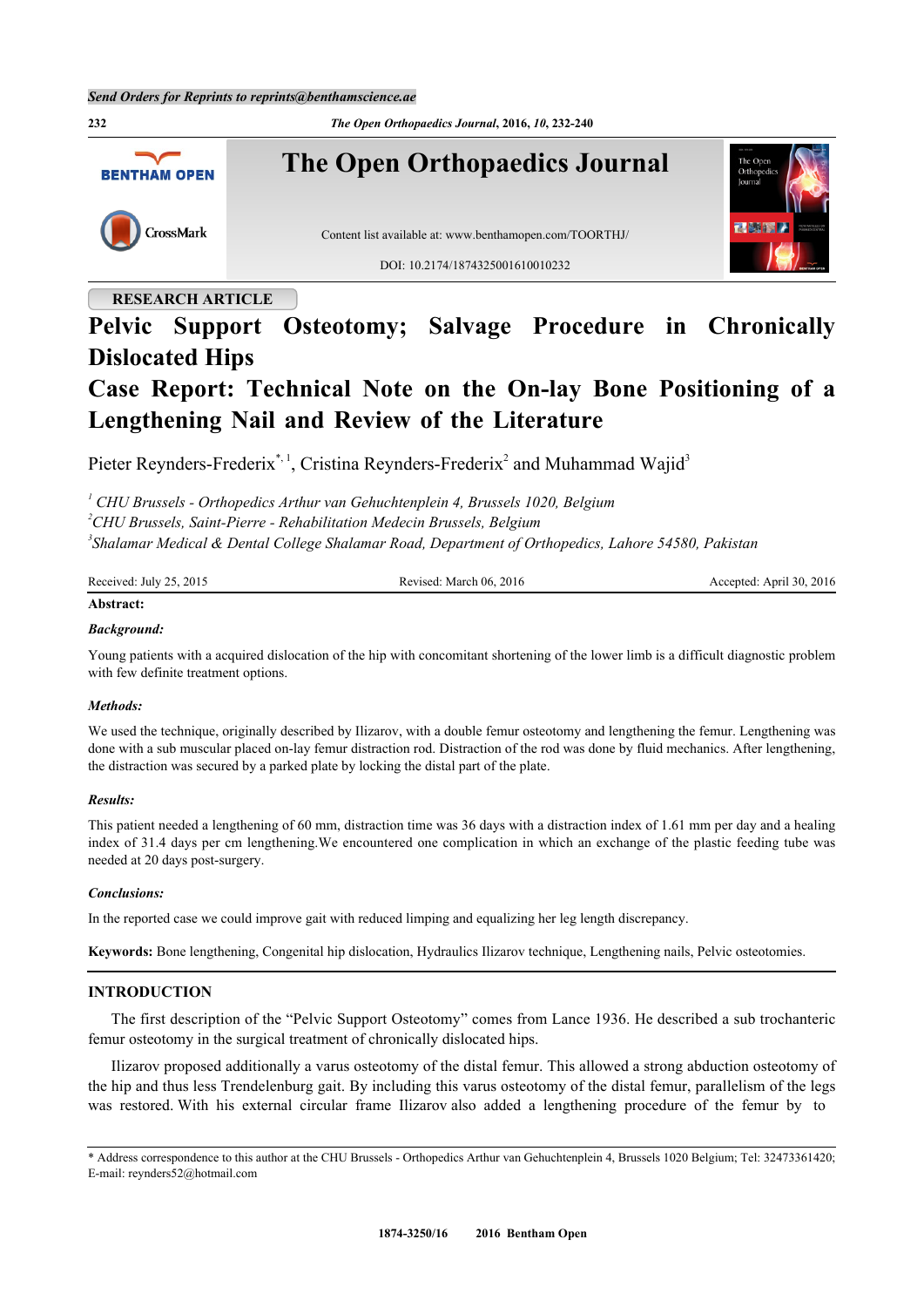distraction-osteogenesis. Drawbacks of this treatment were the specific complications due this unique external fixation mode. Also, patients had to spent on average 7 months in an external circular fixation frame.

In our case the lengthening procedure was done by a lengthening nail attached to the lateral side of the femur.

#### **CASE REPORT**

Permission of the local institutional review board was obtained to publish this case. A twenty-two old African women had a longstanding neglected dislocation of her right hip. The other hip was dysplastic without dislocation (Figs. **[1a](#page--1-0)** and **[1b](#page-1-0)**) . According to her mother there was no history for a neonatal septic arthritis of her hip joint. The infirmity of this patient developed gradually from the third year after her birth.



**Fig. (1a).** Initial radiograph, depicting the dislocated positioning of the femur head and dysplastic acetabulum socket.

The muscle function of the hip abductors proved to be rather poor. Clinically no active abduction of the hip was possible. No active extension nor flexion of her knee was possible. She had only a slight (15°) extension possibility of her ankle and toes. Her ankle and foot was fixed in a equinus position of 20° which was only partially reversible with passive stretching.

She walked with a heavy caliper splint to block her knee while walking, as shown in Fig. (**[4](#page-4-0)**). A shoe elevator was fixed to this orthosis to compensate for her leg length discrepancy of 6 cm. She was complaining of a painful lurch on walking. The extreme shortening of her right leg caused an instability of her left leg. She held her left knee bended with her left hip in abduction in an effort to compensate for her leg length discrepancy. Also, her right hemi-pelvis was elevated, probably because of contracture of her left hip abductors.

<span id="page-1-0"></span>Radiographs and 3D-CT showed a complete dislocated right hip with aplastic acetabulum and loss of sphericity of the femoral head. The other hip joint was severe dysplastic. as shown in Fig. (**[1b](#page-1-0)**).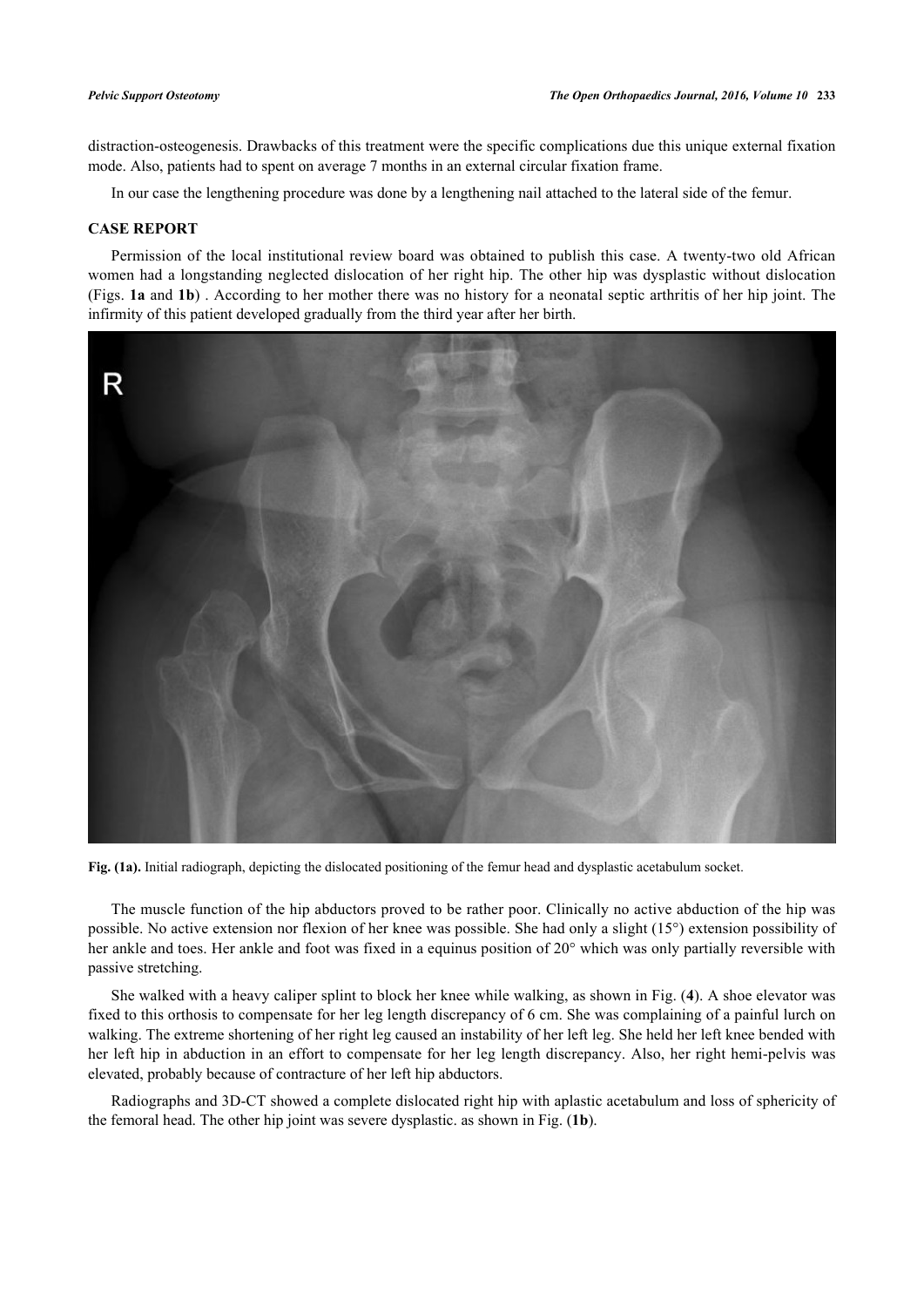

**Fig. (1b).** 3D CT reconstruction of the initial situation of the pelvis.

When consent was obtained from the patient a valgus osteotomy of the proximal femur was obtained by the drilling and chisel technique. This osteotomy was fixed with a conventional plate in 135° of valgus.

The distal osteotomy, 15 cm proximal from the joint line was done by the same technique. Both osteotomy sides were spanned with a hydraulic lengthening nail [[1](#page-8-0)] (SwiBe®, Trigona AG, Lengnau Switserland). Lengthening of the nail is produced by daily injecting a liquid through the flexible external feeding tube into the master pressure room within the nail which presses a plunger down, technical details of the hydraulic nail were described in 2015 [[2\]](#page-8-1). Because of the small diameter of the femur and the crooked position of the proximal part of the femur a normal intramedullary placement of the nail was not possible. The nail was fixed with one 5 mm locked screw (Synthes-DePuy, Belgium) at the proximal part and two 5 mm locked screws at the distal part. To increase the stability of the distal femoral osteotomy a large 4.5 mm eight hole LCP (Synthes-DePuy, Belgium) plate was positioned as a bridge at the anterior surface of the distal femur. Only the distal part of the plate was fixed by three 5 mm LCP screws. The proximal part of the plate functioned as a glide plate which kept the distal part of the intermediated bone segment in alignment with the distal femoral part Figs. (**[2a](#page--1-0)**-**[2c](#page--1-0)**).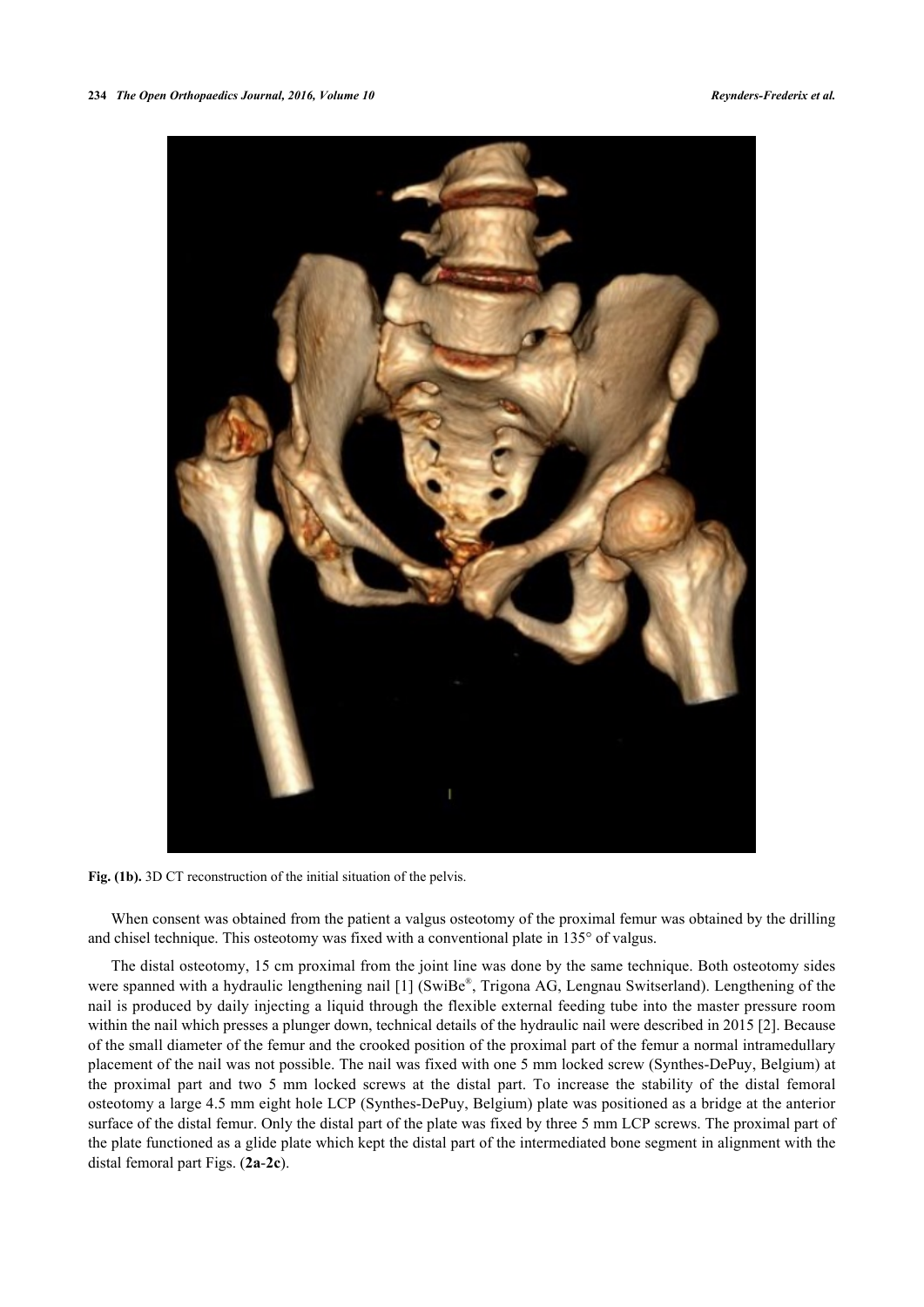

Fig. (2a). Radiography after the two osteotomies of the femur. The distal femur plate is not attached with screws. Lenghtening rod attached to the side of the femur.



Fig. (2b). Radiography after removal of the distraction rod with securing the distraction site with a plate.

This patient needed a lengthening of 60 mm, distraction time was 36 days with a distraction index of 1.61 mm per day and a healing index of 31.4 days per cm lengthening.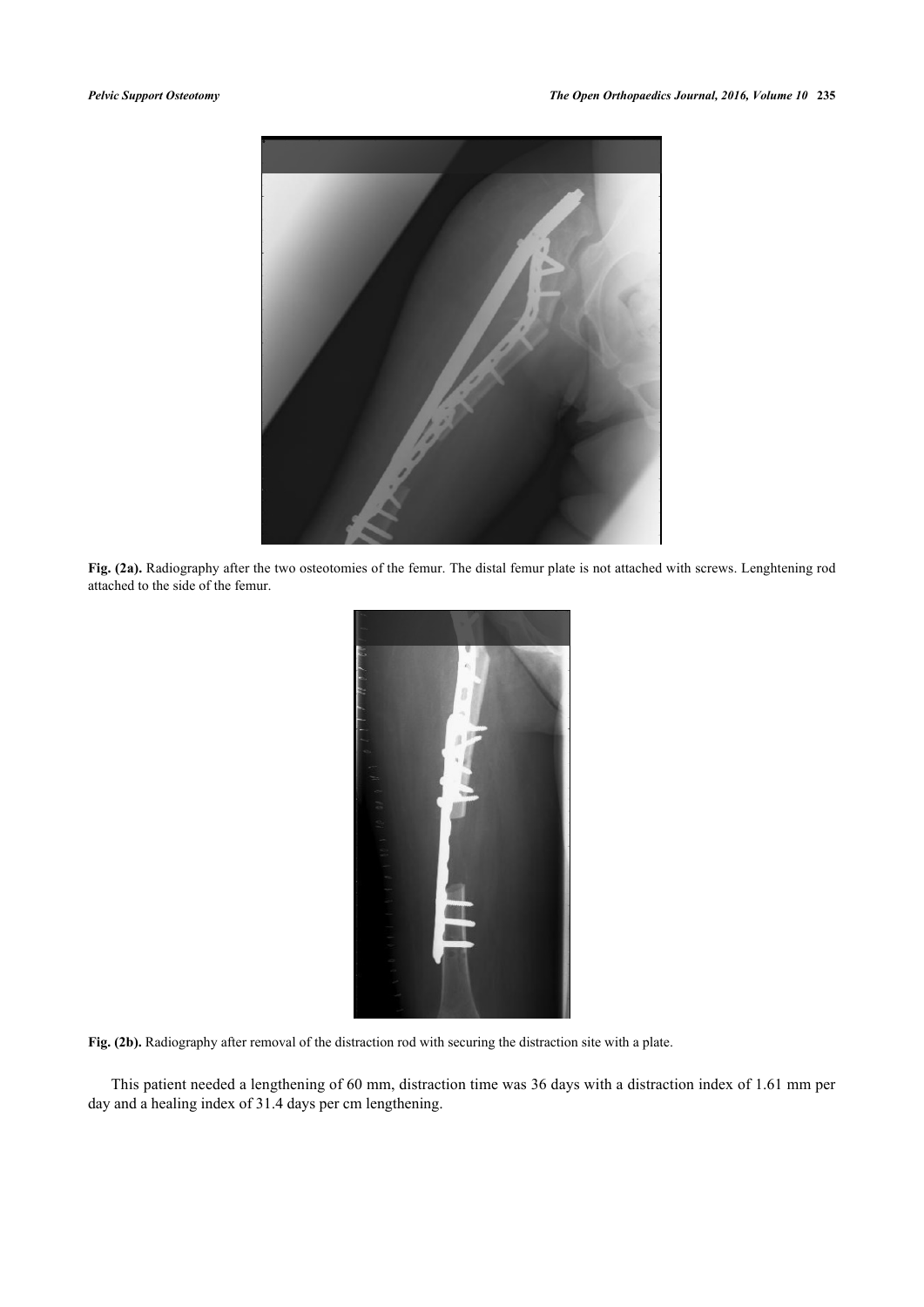

**Fig. (2c).** Radiography after valgus osteotomy of the proximal femur, positioning the lesser trochanter into the acetabular socket and increasing the abductor leverage arm.

We encountered one complication in which an exchange of the plastic feeding tube was needed at 20 days postsurgery.

At 36<sup>th</sup> day after initial surgery, the plastic tube was cut flush with the nail tip and the distally parked plate was fixed with additional three LCP 5 mm screws to secure the lengthening. In the same surgery, the lengthening nail was removed.

Bone healing was uneventful. One year after surgery she fell and broke her patella, which needed a cerclage.

At her last follow up, two years after surgery, her knee improved which made walking possible without caliper, as shown in Fig. (**[3](#page-4-1)**). She then started wearing normal shoes and walked with one stick at her right side. She had no pain and her Trendelenburg lurch disappeared.

<span id="page-4-1"></span><span id="page-4-0"></span>

**Fig. (3).** Clinical end result, two years after surgery. Patient is in no need for a caliper nor shoe elevator.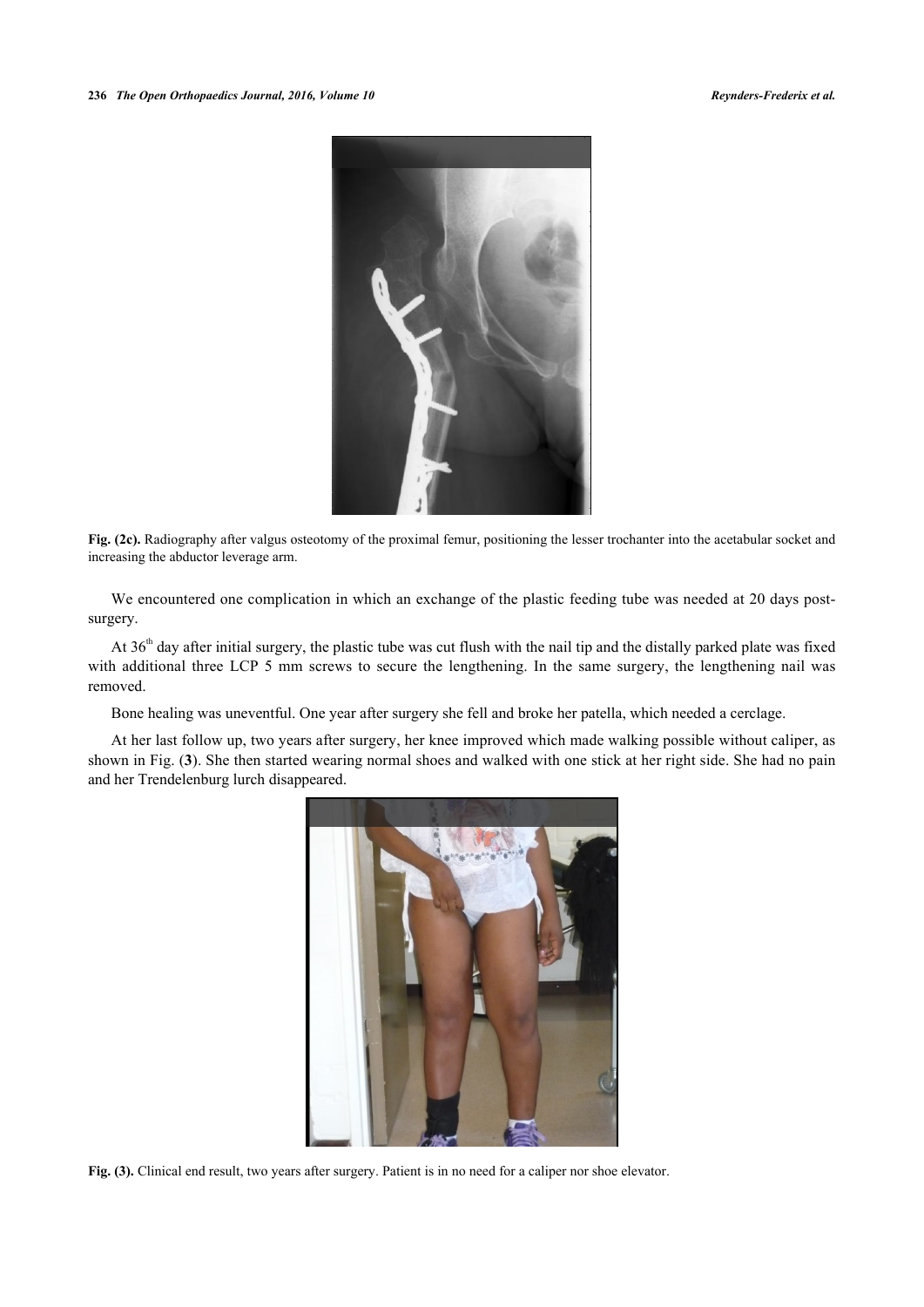

**Fig. (4).** Clinical situation before surgery, showing the patient with the heavy, full leg, caliper and shoe elevator.

Although the initial length was restored by the lengthening, the femur kept on migrating proximally until the lesser trochanter came in good contact with the acetabulum. As in Figs. (**[5a](#page-5-0)**-**[5c](#page-6-0)**).

<span id="page-5-0"></span>

**Fig. (5a).** Showing cranial migration of the lesser trochanter in the acetabular socket.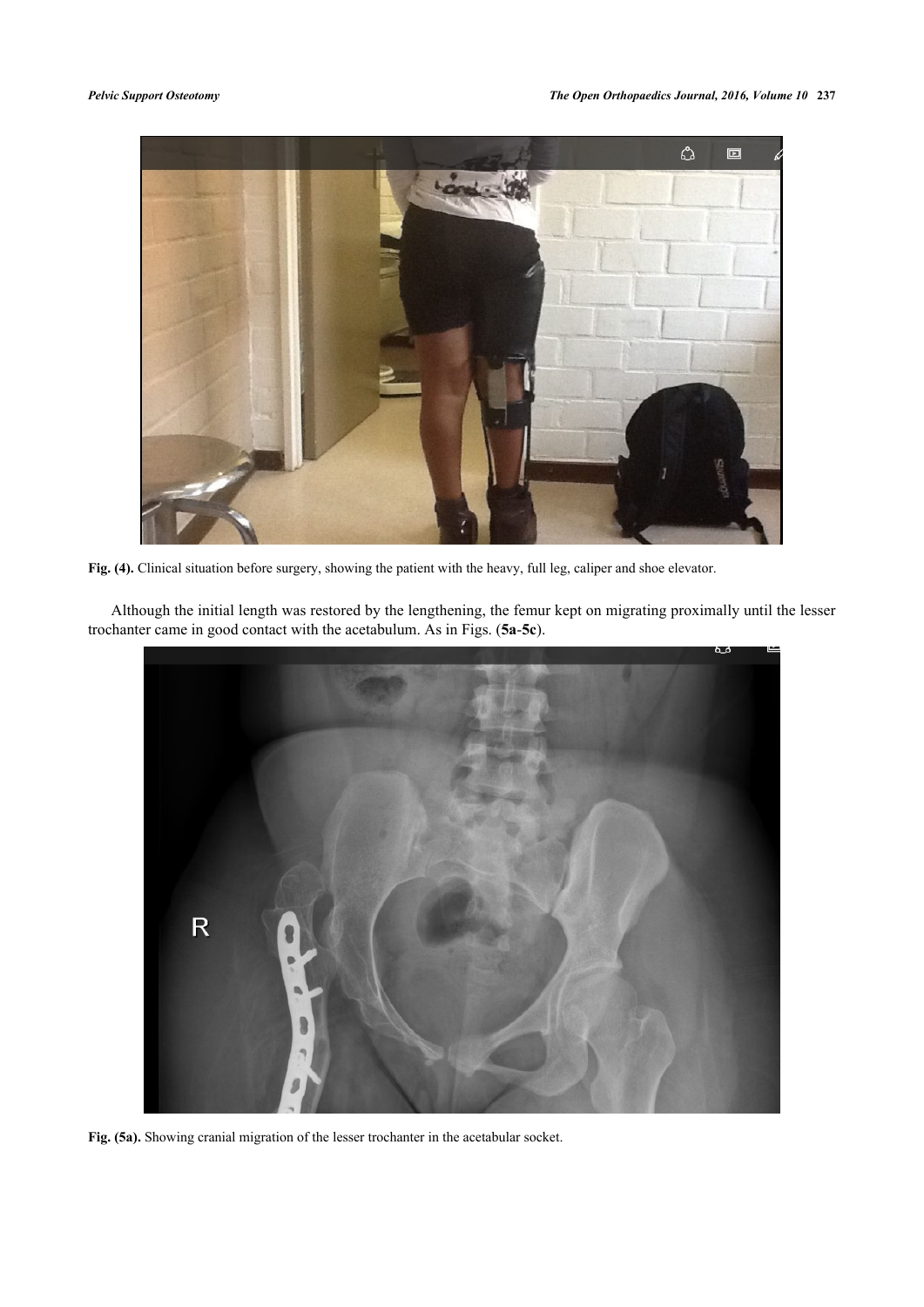

<span id="page-6-0"></span>Fig. (5b). Global radiograph of the femur and hip joint two years after surgery.



Fig. (5c). Global radiograph of the femur and hip joint two years after surgery.

At one year post surgery, her SF 36 score was 82.2 % for the physical scale and 92.1 % for her mental wellbeing. Her LEFS (lower extremity function score) was 44/80. Eighty representing the maximum score. The Harris hip score increased from 42 pre-operative to 72 one year post-operative. Scoring was done by a medical doctor not involved in the surgical procedure.

### **DISCUSSION**

Hip instability due to a neglected hip dislocation is rarely seen in Western society, most cases are imported from Africa or the Middle-East. The etiological factors are neglected CDH , neonatal septic arthritis of the hip and extraction of total hip prosthesis due to antibiotherapy-resistant infection and poliomyelitis [\[3](#page-8-2)].

The purpose of the treatment is to improve gait with minimal pain which doesn't compromise activities. By equalizing the limb length deficiency the instability of the other limb is addressed.

Total joint replacement of a chronically dislocated hip, although possible, is probably a demanding procedure with a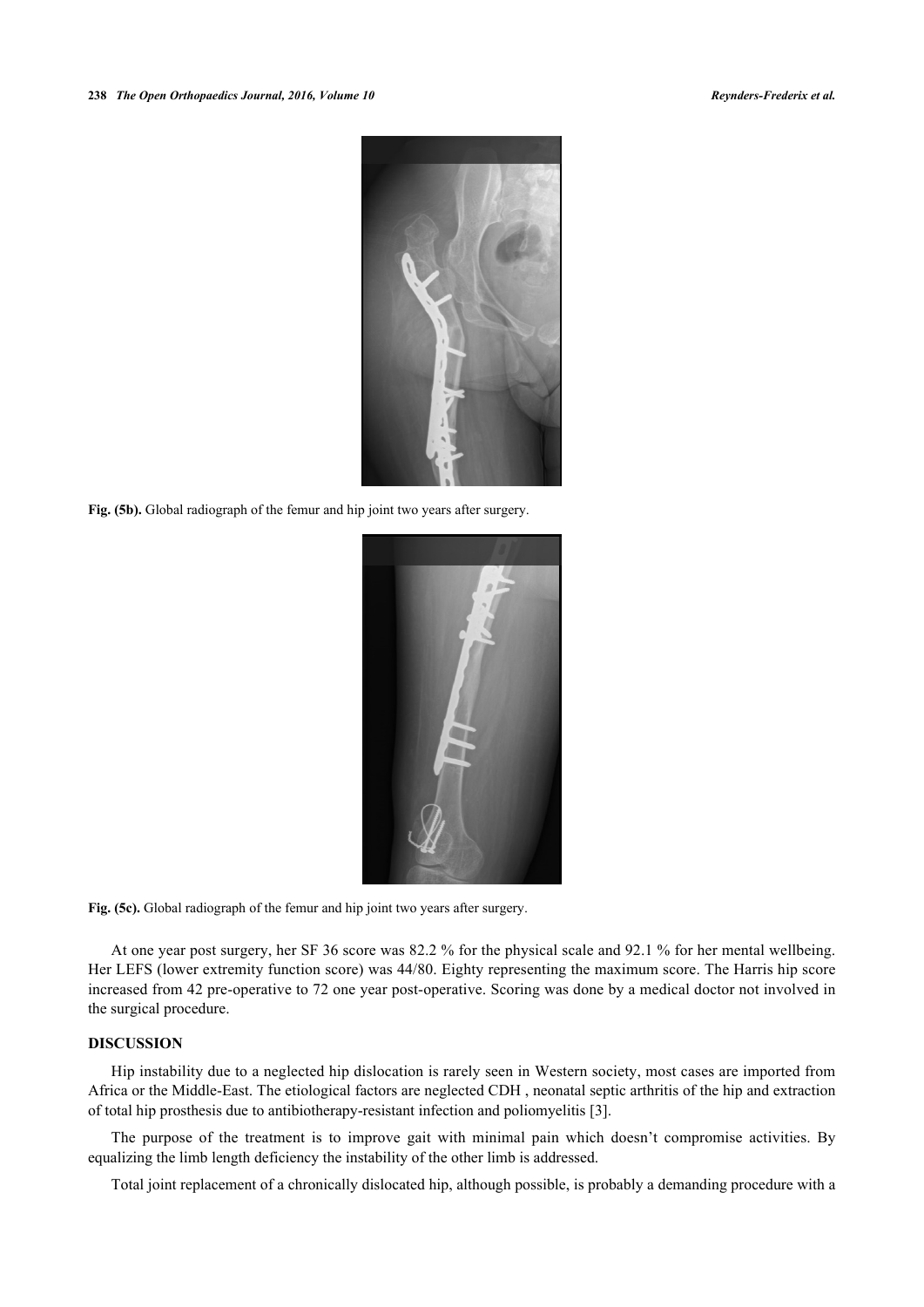high risk of failure ranging from 17 % to 32 % [\[4](#page-8-3) - [7](#page-8-4)].

In our patient the high dislocation of the hip and the clinical paralysis of the hip abductors may increase the risk of prosthesis instability. Therefore, total hip prosthesis in our patient would not be indicated.

A valuable alternative would be the Ilizarov type of hip reconstruction with the Ilizarov external circular frame, but with the prospect of eight months in an circular external fixation frame, the patient refused this treatment option.

The external ring fixator as described by Ilizarov remains in most cases the gold standard. It used to be a less expensive fixation method. But recently, the increase of disposable material offered by the industry increased the cost ; a simple Ilizarov frame, four rings, can go up to  $3000 \text{ }\epsilon$ . Material which is only marginally reimbursed. The bulk of material of the circular frame may also limit functional capacity of the patient and decrease motion of the patient. Because of the multiple transfixing pins, pain and pin track infection are major issues [\[8](#page-8-5), [9](#page-8-6)].

The proximal femur osteotomy lateralize and displaces the greater trochanter distally to increase the abductor power of the abductor muscles. The level of the proximal femoral osteotomy is critical. In full adduction of the femur, the level of the proximal femur lies at the projection of the ischial tuberosity. The amount of valgus given at this osteotomy should compensate this adduction with an overcorrection of 30°, to compensate for the additional adduction contracture of the hip, to allow for the restoration of the distance between the knee and the midline as projected from the middle of the pelvis downwards [[10\]](#page-8-7). This correction of the "abduction" of the femur is done by adding the distal femoral varus osteotomy. This osteotomy allows the restoration of parallelism of the two legs with an equal distance between the center of the both knees and the pelvis midline. Correction of the flexion contracture of the hip is essential to diminish the lumbar lordosis. When the arc of hip flexion is minimal (less than 90 °), care should be taken not to extend the proximal femur too much, this makes it difficult to put shoes in a sitting position.

The third part of the surgery consists of lengthening the leg to correct the limb length discrepancy. With Ilizarov's technique, the bone distraction is done with his Ilizarov frame. We proposed a lengthening rod, as described by Götz and Schellman in 1975 and Reynders and Dobre in 2015. The lengthening nail driven by hydraulics is brought in submuscular and attached to the external side of the femur with locking bolts. This distraction with the eccentric placed lengthening device acts more like an internal fixator. For obvious reasons, this device could not be brought inside the intramedullary cavity of her femur.

Krieg in 2010, described a case where the proximal femur osteotomy was combined with an intramedullary lengthening device which was applied in a retrograde manner. Although possible, this makes the procedure more difficult and minimize the possible varus correction of the distal femur. The lengthening system we used was fixed only with one screw proximally at the greater trochanter to allow some degrees of rotational freedom. Two locking screws fixed the rod distally on the lateral side of the femur. In this way, the distraction was more in line with the mechanical axis avoiding medialization of the knee. The latter is often seen with intramedullary lengthening devices, when lengthening occurs according to the anatomical axis of the limb.

A lengthening of 58.1 mm was obtained, time of distraction was 36 days with a distraction index of 1.61 mm per day and a healing index of 31.4 days per cm lengthening. This healing index corroborates with other authors [[11](#page-8-8) - [13\]](#page-8-9). Some overcorrection of the limb length discrepancy is necessary because after surgery the femur continues to migrate proximally until good contact is established between the lesser trochanter and the acetabular roof as in Fig. (**[5a](#page-5-0)**) [\[10](#page-8-7)].

After correction of the limb length discrepancy, the lengthening rod was removed. Distraction was preserved by proximally locking a 4.5 LCP plate. This plate was brought in at the initial surgery, but only locked distally. The plate functioned as a gliding plate, adding some stability at the distal distraction site.

After two years of follow-up, we observed a better gait, less Trendelenburg lurch, with less lumbar lordosis and no need for a cumbersome full leg orthosis stabilizing the paralyzed knee joint.

#### **CONCLUSION**

The authors described a case of acquired dislocation of the hip in a twenty-two years old female. A pelvic support osteotomy was performed in combination with a sub muscular placed lengthening rod. Functional outcome was favorable in which the patient was liberated from her full leg caliper with special shoe to correct for her limb leg discrepancy. Over lengthening of the femur seems necessary to compensate for late migration of the lesser trochanter in the acetabulum.